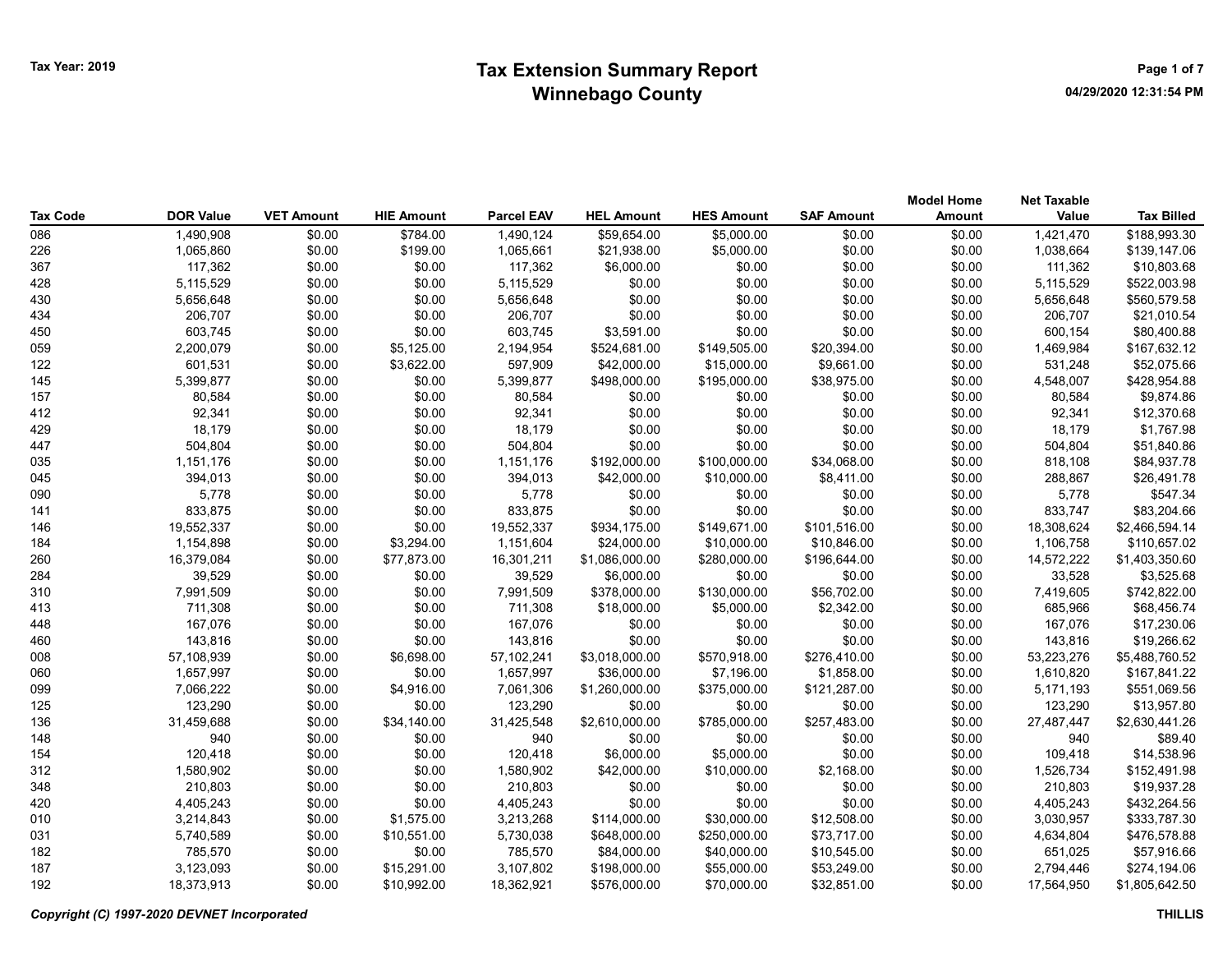|                 |                  |                   |                   |                   |                   |                   |                   | <b>Model Home</b> | <b>Net Taxable</b> |                   |
|-----------------|------------------|-------------------|-------------------|-------------------|-------------------|-------------------|-------------------|-------------------|--------------------|-------------------|
| <b>Tax Code</b> | <b>DOR Value</b> | <b>VET Amount</b> | <b>HIE Amount</b> | <b>Parcel EAV</b> | <b>HEL Amount</b> | <b>HES Amount</b> | <b>SAF Amount</b> | <b>Amount</b>     | Value              | <b>Tax Billed</b> |
| 232             | 1,042,011        | \$0.00            | \$0.00            | 1,042,011         | \$78,000.00       | \$15,000.00       | \$14,459.00       | \$0.00            | 934,552            | \$98,414.10       |
| 306             | 417,762          | \$0.00            | \$0.00            | 417,762           | \$18,000.00       | \$5,000.00        | \$0.00            | \$0.00            | 394,762            | \$40,520.40       |
| 363             | 60,219           | \$0.00            | \$0.00            | 60,219            | \$6,000.00        | \$5,000.00        | \$0.00            | \$0.00            | 49,219             | \$4,648.10        |
| 423             | 13,629,106       | \$0.00            | \$6,903.00        | 13,622,203        | \$997,330.00      | \$231,608.00      | \$21,373.00       | \$0.00            | 12,322,048         | \$1,650,752.24    |
| 454             | 2,368,328        | \$0.00            | \$0.00            | 2,368,328         | \$0.00            | \$0.00            | \$0.00            | \$0.00            | 2,368,328          | \$237,294.68      |
| 013             | 26,483,175       | \$0.00            | \$13,044.00       | 26,470,131        | \$2,992,376.00    | \$863,397.00      | \$299,471.00      | \$0.00            | 22,253,218         | \$2,329,336.24    |
| 053             | 2,226,594        | \$0.00            | \$3,206.00        | 2,223,388         | \$300,000.00      | \$55,000.00       | \$18,709.00       | \$0.00            | 1,841,679          | \$199,662.32      |
| 061             | 3,257,809        | \$0.00            | \$2,714.00        | 3,255,095         | \$294,000.00      | \$80,000.00       | \$15,153.00       | \$0.00            | 2,858,942          | \$307,573.82      |
| 077             | 157,186          | \$0.00            | \$0.00            | 157,186           | \$6,000.00        | \$0.00            | \$0.00            | \$0.00            | 151,186            | \$16,176.88       |
| 143             | 2,970,731        | \$0.00            | \$0.00            | 2,970,731         | \$305,360.00      | \$85,000.00       | \$21,112.00       | \$0.00            | 2,555,259          | \$240,838.72      |
| 246             | 9,608,813        | \$0.00            | \$16,994.00       | 9,591,819         | \$636,000.00      | \$205,000.00      | \$142,149.00      | \$0.00            | 8,601,580          | \$830,441.04      |
| 381             | 7,702,489        | \$0.00            | \$15,558.00       | 7,686,931         | \$606,000.00      | \$45,000.00       | \$42,617.00       | \$0.00            | 6,820,495          | \$907,563.02      |
| 383             | 1,554,233        | \$0.00            | \$0.00            | 1,554,233         | \$78,000.00       | \$35,000.00       | \$33,678.00       | \$0.00            | 1,405,543          | \$187,550.16      |
| 403             | 354,504          | \$0.00            | \$0.00            | 354,504           | \$72,000.00       | \$10,000.00       | \$0.00            | \$0.00            | 272,504            | \$36,506.62       |
| 453             | 395,330          | \$0.00            | \$0.00            | 395,330           | \$0.00            | \$0.00            | \$0.00            | \$0.00            | 395,330            | \$47,714.06       |
| 012             | 194,394          | \$0.00            | \$8,776.00        | 185,618           | \$12,000.00       | \$5,000.00        | \$0.00            | \$0.00            | 168,618            | \$15,152.22       |
| 042             | 4,304,271        | \$0.00            | \$2,249.00        | 4,302,022         | \$438,000.00      | \$175,000.00      | \$66,857.00       | \$0.00            | 3,406,009          | \$362,736.96      |
| 214             | 19,362,655       | \$0.00            | \$43,578.00       | 19,319,077        | \$1,434,000.00    | \$523,168.00      | \$480,215.00      | \$0.00            | 16,861,260         | \$1,546,771.26    |
| 231             | 141,431          | \$0.00            | \$0.00            | 141,431           | \$6,000.00        | \$5,000.00        | \$3,732.00        | \$0.00            | 126,699            | \$12,638.62       |
| 254             | 285,473          | \$0.00            | \$0.00            | 285,473           | \$24,000.00       | \$10,000.00       | \$6,969.00        | \$0.00            | 244,504            | \$23,645.52       |
| 283             | 170,980          | \$0.00            | \$17,719.00       | 153,261           | \$12,000.00       | \$5,000.00        | \$3,123.00        | \$0.00            | 133,138            | \$13,002.68       |
| 421             | 15,259,174       | \$0.00            | \$0.00            | 15,259,174        | \$148,016.00      | \$40,000.00       | \$6,868.00        | \$0.00            | 14,952,157         | \$2,003,096.20    |
| 455             | 7,401,610        | \$0.00            | \$0.00            | 7,401,610         | \$18,000.00       | \$10,000.00       | \$5,020.00        | \$0.00            | 7,368,590          | \$987,148.68      |
| 005             | 12,907,601       | \$0.00            | \$17,902.00       | 12,889,699        | \$1,134,000.00    | \$426,411.00      | \$123,371.00      | \$0.00            | 10,895,130         | \$1,178,124.30    |
| 030             | 385,593          | \$0.00            | \$0.00            | 385,593           | \$6,000.00        | \$0.00            | \$0.00            | \$0.00            | 379,593            | \$38,042.08       |
| 049             | 24,422,644       | \$0.00            | \$6,664.00        | 24,415,980        | \$1,380,000.00    | \$270,000.00      | \$80,551.00       | \$0.00            | 22,462,426         | \$2,427,426.66    |
| 072             | 51,891           | \$0.00            | \$0.00            | 51,891            | \$6,000.00        | \$0.00            | \$0.00            | \$0.00            | 45,891             | \$4,660.70        |
| 092             | 5,216,330        | \$0.00            | \$5,289.00        | 5,211,041         | \$414,000.00      | \$145,000.00      | \$58,921.00       | \$0.00            | 4,555,884          | \$438,417.96      |
| 115             | 7,242,551        | \$0.00            | \$9,339.00        | 7,233,212         | \$1,020,000.00    | \$370,000.00      | \$225,095.00      | \$0.00            | 5,512,823          | \$546,409.86      |
| 151             | 810              | \$0.00            | \$0.00            | 810               | \$0.00            | \$0.00            | \$0.00            | \$0.00            | 810                | \$90.70           |
| 164             | 94,935           | \$0.00            | \$0.00            | 94,935            | \$6,000.00        | \$0.00            | \$0.00            | \$0.00            | 88,935             | \$8,614.24        |
| 165             | 17,149,347       | \$0.00            | \$26,085.00       | 17,123,262        | \$1,458,000.00    | \$450,000.00      | \$244,697.00      | \$0.00            | 14,648,494         | \$1,315,553.92    |
| 179             | 9,684,203        | \$0.00            | \$0.00            | 9,684,203         | \$288,000.00      | \$75,000.00       | \$48,316.00       | \$0.00            | 9,266,318          | \$845,283.48      |
| 185             | 13,169,623       | \$0.00            | \$10,555.00       | 13,159,068        | \$1,092,000.00    | \$390,000.00      | \$214,265.00      | \$0.00            | 11,407,188         | \$1,171,462.50    |
| 203             | 5,818,857        | \$0.00            | \$3,425.00        | 5,815,432         | \$522,000.00      | \$180,000.00      | \$74,719.00       | \$0.00            | 4,839,061          | \$465,034.32      |
| 208             | 46,742           | \$0.00            | \$0.00            | 46,742            | \$0.00            | \$0.00            | \$0.00            | \$0.00            | 46,742             | \$4,632.18        |
| 209             | 46,622,934       | \$0.00            | \$32,318.00       | 46,590,616        | \$3,568,373.00    | \$403,521.00      | \$115,211.00      | \$0.00            | 42,036,574         | \$4,209,588.62    |
| 016             | 4,708            | \$0.00            | \$0.00            | 4,708             | \$0.00            | \$0.00            | \$0.00            | \$0.00            | 4,708              | \$471.84          |
| 017             | 26,998,596       | \$0.00            | \$9,717.00        | 26,988,879        | \$2,460,000.00    | \$710,781.00      | \$226,810.00      | \$0.00            | 23,344,843         | \$2,655,291.58    |
| 104             | 2,550,864        | \$0.00            | \$0.00            | 2,550,864         | \$319,853.00      | \$100,000.00      | \$53,216.00       | \$0.00            | 2,077,795          | \$209,801.60      |
| 117             | 12,862,432       | \$0.00            | \$0.00            | 12,862,432        | \$0.00            | \$0.00            | \$0.00            | \$0.00            | 12.862.432         | \$1,723,141.76    |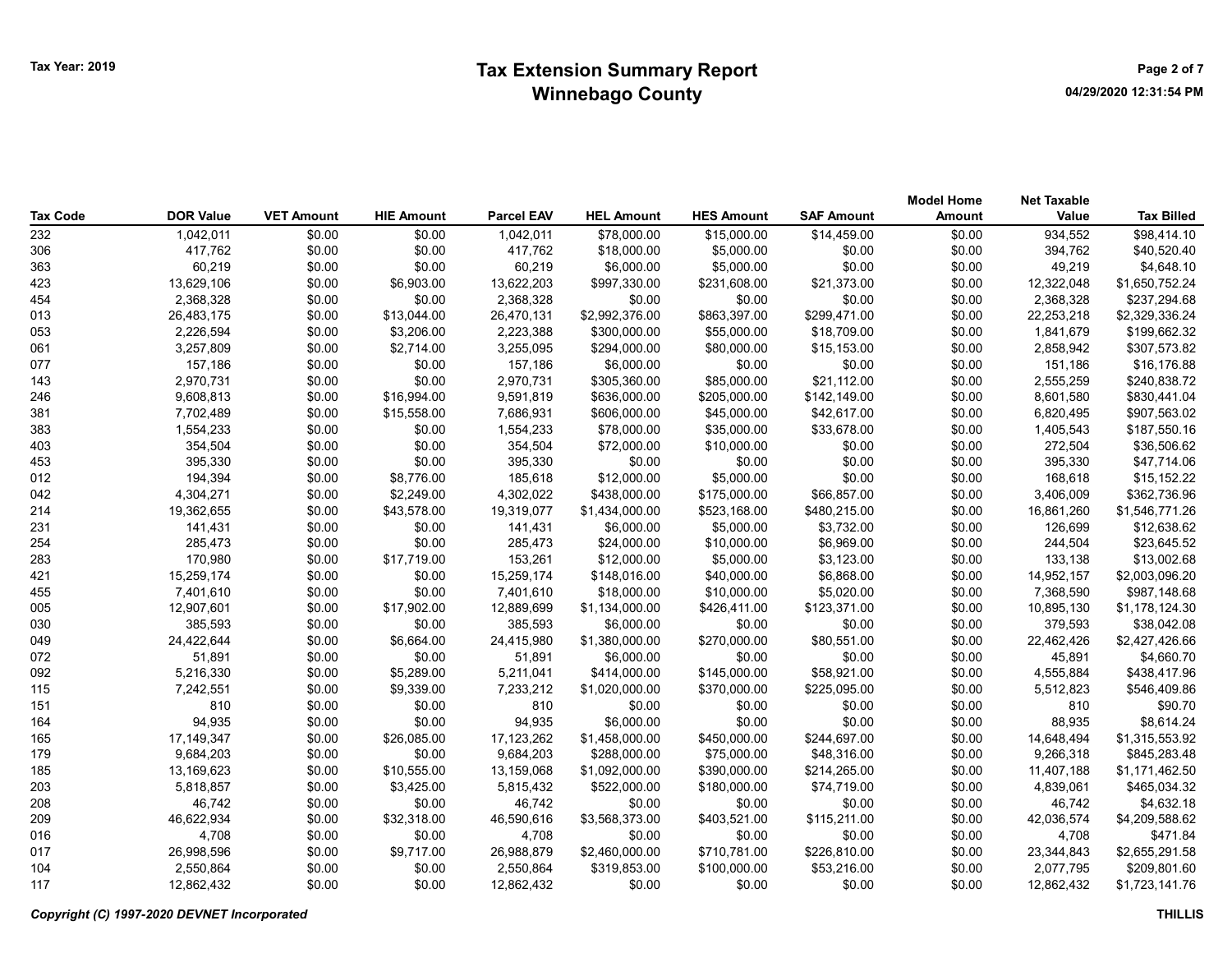# Tax Year: 2019 **Extension Summary Report Case 2018** Page 3 of 7 Winnebago County

| <b>Tax Code</b> | <b>DOR Value</b> | <b>VET Amount</b> | <b>HIE Amount</b> | <b>Parcel EAV</b> | <b>HEL Amount</b> | <b>HES Amount</b> | <b>SAF Amount</b> | <b>Model Home</b><br><b>Amount</b> | <b>Net Taxable</b><br>Value | <b>Tax Billed</b> |
|-----------------|------------------|-------------------|-------------------|-------------------|-------------------|-------------------|-------------------|------------------------------------|-----------------------------|-------------------|
| 119             | 16,036,742       | \$0.00            | \$19,044.00       | 16,017,698        | \$1,674,000.00    | \$552,041.00      | \$309,656.00      | \$0.00                             | 13,355,087                  | \$1,398,613.40    |
| 127             | 127,382,526      | \$30,151.00       | \$46,080.00       | 127,306,295       | \$9,404,113.00    | \$1,563,029.00    | \$702,620.00      | \$0.00                             | 115,211,880                 | \$15,564,618.60   |
| 144             | 138,940,220      | \$35,149.00       | \$88,407.00       | 138,816,664       | \$20,938,024.00   | \$4,549,553.00    | \$2,318,436.00    | \$0.00                             | 109,451,618                 | \$10,803,772.52   |
| 156             | 21,836,810       | \$0.00            | \$5,914.00        | 21,830,896        | \$2,424,000.00    | \$944,178.00      | \$411,190.00      | \$0.00                             | 17,820,214                  | \$1,679,967.86    |
| 189             | 77,450,891       | \$0.00            | \$82,440.00       | 77,368,451        | \$3,999,970.00    | \$901,205.00      | \$494,990.00      | \$0.00                             | 71,169,478                  | \$7,440,275.78    |
| 262             | 208,937          | \$0.00            | \$0.00            | 208,937           | \$18,000.00       | \$5,000.00        | \$0.00            | \$0.00                             | 185,937                     | \$17,519.92       |
| 286             | 33,235,336       | \$0.00            | \$58,910.00       | 33,176,426        | \$3,994,345.00    | \$1,074,115.00    | \$324,047.00      | \$0.00                             | 27,463,940                  | \$3,027,712.00    |
| 444             | 1,213,803        | \$0.00            | \$0.00            | 1,213,803         | \$0.00            | \$0.00            | \$0.00            | \$0.00                             | 1,213,803                   | \$123,860.14      |
| 006             | 153,499,096      | \$46,961.00       | \$51,573.00       | 153,400,562       | \$13,617,547.00   | \$3,226,438.00    | \$1,402,395.00    | \$0.00                             | 134,468,709                 | \$14,063,560.00   |
| 047             | 601,552          | \$0.00            | \$0.00            | 601,552           | \$150,000.00      | \$20,000.00       | \$10,564.00       | \$0.00                             | 420,988                     | \$56,398.64       |
| 095             | 5,213,998        | \$0.00            | \$7,469.00        | 5,206,529         | \$414,000.00      | \$165,000.00      | \$88,024.00       | \$0.00                             | 4,482,051                   | \$448,170.02      |
| 116             | 30,204           | \$0.00            | \$0.00            | 30,204            | \$6,000.00        | \$0.00            | \$0.00            | \$0.00                             | 24,204                      | \$2,979.58        |
| 120             | 4,498,701        | \$0.00            | \$4,869.00        | 4,493,832         | \$569,630.00      | \$164,699.00      | \$135,983.00      | \$0.00                             | 3,619,494                   | \$372,363.50      |
| 150             | 117,578          | \$0.00            | \$0.00            | 117,578           | \$6,000.00        | \$5,000.00        | \$4,181.00        | \$0.00                             | 102,397                     | \$10,711.44       |
| 205             | 139,387          | \$0.00            | \$0.00            | 139,387           | \$0.00            | \$0.00            | \$0.00            | \$0.00                             | 139,387                     | \$14,290.24       |
| 212             | 128              | \$0.00            | \$0.00            | 128               | \$0.00            | \$0.00            | \$0.00            | \$0.00                             | 0                           | \$0.00            |
| 326             | 52,455,787       | \$0.00            | \$76,799.00       | 52,378,988        | \$3,801,000.00    | \$979,652.00      | \$402,324.00      | \$0.00                             | 46,779,773                  | \$4,538,204.44    |
| 343             | 610,078          | \$0.00            | \$0.00            | 610,078           | \$48,000.00       | \$15,000.00       | \$5,730.00        | \$0.00                             | 540,338                     | \$60,138.64       |
| 402             | 1,633,894        | \$0.00            | \$0.00            | 1,633,894         | \$0.00            | \$0.00            | \$0.00            | \$0.00                             | 1,633,894                   | \$160,325.94      |
| 422             | 11,866,045       | \$0.00            | \$0.00            | 11,866,045        | \$270,232.00      | \$32,080.00       | \$7,563.00        | \$0.00                             | 11,549,073                  | \$1,547,196.18    |
| 438             | 617,934          | \$0.00            | \$0.00            | 617,934           | \$0.00            | \$0.00            | \$0.00            | \$0.00                             | 617,934                     | \$61,788.50       |
| 457             | 1,885,038        | \$0.00            | \$0.00            | 1,885,038         | \$21,013.00       | \$5,000.00        | \$2,341.00        | \$0.00                             | 1,856,684                   | \$174,047.60      |
| 007             | 4,324,599        | \$0.00            | \$1,471.00        | 4,323,128         | \$300,000.00      | \$70,000.00       | \$15,789.00       | \$0.00                             | 3,932,670                   | \$404,035.22      |
| 026             | 36,001,550       | \$0.00            | \$5,930.00        | 35,995,620        | \$3,542,170.00    | \$665,083.00      | \$321,058.00      | \$0.00                             | 31,160,124                  | \$3,179,676.72    |
| 069             | 7,825,833        | \$0.00            | \$16,669.00       | 7,809,164         | \$756,000.00      | \$160,000.00      | \$41,457.00       | \$0.00                             | 6,687,940                   | \$710,173.12      |
| 076             | 1,180,351        | \$0.00            | \$0.00            | 1,180,351         | \$48,000.00       | \$15,000.00       | \$0.00            | \$0.00                             | 1,117,351                   | \$121,366.76      |
| 178             | 13,448           | \$0.00            | \$0.00            | 13,448            | \$0.00            | \$0.00            | \$0.00            | \$0.00                             | 13,448                      | \$1,127.34        |
| 190             | 47,368,311       | \$0.00            | \$45,309.00       | 47,323,002        | \$5,309,244.00    | \$1,172,517.00    | \$667,845.00      | \$0.00                             | 39,850,219                  | \$3,746,685.26    |
| 206             | 23,983,688       | \$0.00            | \$27,693.00       | 23,955,995        | \$2,298,000.00    | \$190,164.00      | \$112,316.00      | \$0.00                             | 21,132,569                  | \$2,205,607.16    |
| 228             | 1,723,513        | \$0.00            | \$2,742.00        | 1,720,771         | \$60,000.00       | \$15,000.00       | \$1,531.00        | \$0.00                             | 1,615,532                   | \$163,678.08      |
| 266             | 7,120,873        | \$0.00            | \$36,536.00       | 7,084,337         | \$591,000.00      | \$131,699.00      | \$48,451.00       | \$0.00                             | 6,292,153                   | \$652,088.38      |
| 311             | 4,255,110        | \$0.00            | \$5,291.00        | 4,249,819         | \$288,000.00      | \$100,000.00      | \$16,392.00       | \$0.00                             | 3,845,306                   | \$394,986.60      |
| 324             | 2,044,513        | \$0.00            | \$0.00            | 2,044,513         | \$189,000.00      | \$45,000.00       | \$18,176.00       | \$0.00                             | 1,731,834                   | \$168,710.36      |
| 439             | 503,649          | \$0.00            | \$0.00            | 503,649           | \$0.00            | \$0.00            | \$0.00            | \$0.00                             | 503,649                     | \$51,150.64       |
| 442             | 11,500,655       | \$0.00            | \$0.00            | 11,500,655        | \$0.00            | \$0.00            | \$0.00            | \$0.00                             | 11,500,655                  | \$1,202,807.52    |
| 018             | 63,340,592       | \$0.00            | \$7,539.00        | 63,333,053        | \$7,827,113.00    | \$2,442,897.00    | \$972,357.00      | \$0.00                             | 51,352,714                  | \$5,647,831.00    |
| 057             | 13,788,169       | \$48,867.00       | \$20,898.00       | 13,718,404        | \$3,119,921.00    | \$805,592.00      | \$204,059.00      | \$0.00                             | 9,492,308                   | \$1,002,764.58    |
| 084             | 715,492          | \$0.00            | \$187.00          | 715,305           | \$114,000.00      | \$45,000.00       | \$15,227.00       | \$0.00                             | 539,078                     | \$53,436.24       |
| 131             | 3,839            | \$0.00            | \$0.00            | 3,839             | \$0.00            | \$0.00            | \$0.00            | \$0.00                             | 3,839                       | \$467.54          |
| 147             | 90,167           | \$0.00            | \$0.00            | 90,167            | \$12,000.00       | \$5,000.00        | \$3,606.00        | \$0.00                             | 69,561                      | \$7,585.08        |
| 159             | 271,811          | \$0.00            | \$0.00            | 271.811           | \$24,000.00       | \$10,000.00       | \$0.00            | \$0.00                             | 237,811                     | \$24,887.20       |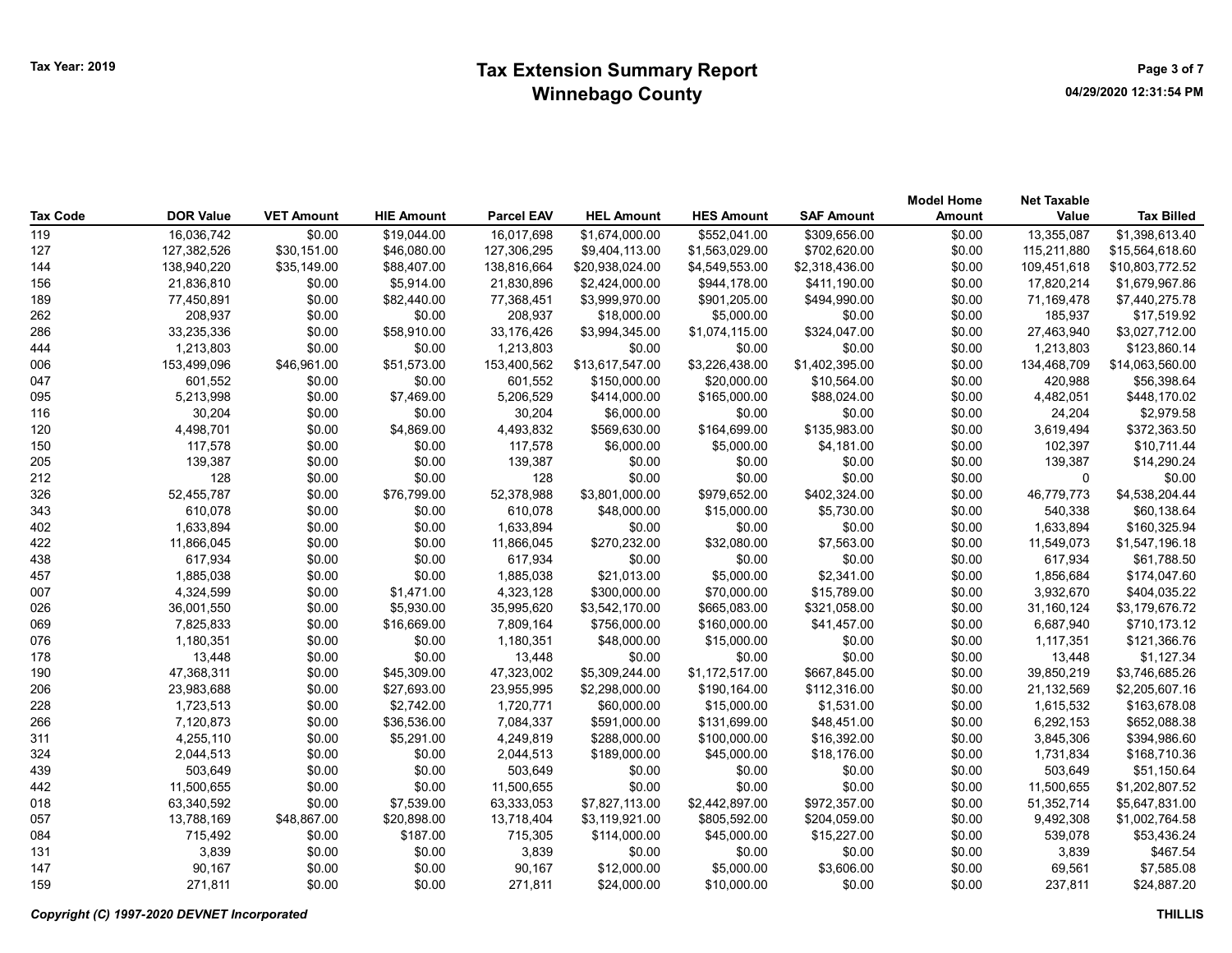# Tax Year: 2019 **Extension Summary Report CONF 2019** Page 4 of 7 Winnebago County

| Tax Code   | <b>DOR Value</b>     | <b>VET Amount</b> | <b>HIE Amount</b>        | <b>Parcel EAV</b>    | <b>HEL Amount</b> | <b>HES Amount</b> | <b>SAF Amount</b> | <b>Model Home</b><br><b>Amount</b> | <b>Net Taxable</b><br>Value | <b>Tax Billed</b>          |
|------------|----------------------|-------------------|--------------------------|----------------------|-------------------|-------------------|-------------------|------------------------------------|-----------------------------|----------------------------|
| 176        | 381,962              | \$0.00            | \$0.00                   | 381,962              | \$18,000.00       | \$0.00            | \$0.00            | \$0.00                             | 363,962                     | \$32,386.80                |
| 308        | 792,836              | \$0.00            | \$0.00                   | 792,836              | \$36,000.00       | \$5,000.00        | \$0.00            | \$0.00                             | 751,717                     | \$75,203.32                |
| 372        | 4,667,287            | \$0.00            | \$4,968.00               | 4,662,319            | \$534,000.00      | \$145,000.00      | \$35,255.00       | \$0.00                             | 3,885,669                   | \$435,871.66               |
| 378        | 52,049,407           | \$0.00            | \$4,666.00               | 52,044,741           | \$1,644,000.00    | \$428,028.00      | \$201,968.00      | \$0.00                             | 49,233,547                  | \$5,599,924.26             |
| 410        | 9,281,827            | \$0.00            | \$0.00                   | 9,281,827            | \$6,000.00        | \$0.00            | \$0.00            | \$0.00                             | 9,275,827                   | \$1,242,654.98             |
| 414        | 1,299,039            | \$0.00            | \$4,131.00               | 1,294,908            | \$108,000.00      | \$25,000.00       | \$33,743.00       | \$0.00                             | 1,128,165                   | \$114,671.30               |
| 003        | 34,408,360           | \$0.00            | \$42,029.00              | 34,366,331           | \$4,476,000.00    | \$1,594,105.00    | \$763,624.00      | \$0.00                             | 27,261,582                  | \$3,050,411.78             |
| 048        | 1,988,505            | \$0.00            | \$601.00                 | 1,987,904            | \$210,000.00      | \$49,528.00       | \$12,893.00       | \$0.00                             | 1,709,483                   | \$229,014.44               |
| 071        | 12,545,907           | \$0.00            | \$35,930.00              | 12,509,977           | \$1,224,000.00    | \$315,000.00      | \$147,003.00      | \$0.00                             | 10,709,308                  | \$1,117,399.92             |
| 133        | 118,871,634          | \$61,561.00       | \$99,198.00              | 118,710,875          | \$8,374,004.00    | \$1,630,041.00    | \$734,204.00      | \$0.00                             | 106,946,937                 | \$10,870,523.62            |
| 163        | 2,108,764            | \$0.00            | \$4,088.00               | 2,104,676            | \$186,000.00      | \$75,000.00       | \$14,168.00       | \$0.00                             | 1,824,507                   | \$182,078.80               |
| 193        | 9,893,279            | \$0.00            | \$28,004.00              | 9,865,275            | \$762,000.00      | \$240,000.00      | \$209,254.00      | \$0.00                             | 8,607,884                   | \$810,020.24               |
| 204        | 31,280               | \$0.00            | \$0.00                   | 31,280               | \$6,000.00        | \$5,000.00        | \$0.00            | \$0.00                             | 20,280                      | \$2,079.26                 |
| 268        | 4,121,580            | \$0.00            | \$20,549.00              | 4,101,031            | \$285,879.00      | \$110,000.00      | \$53,968.00       | \$0.00                             | 3,646,788                   | \$368,442.82               |
| 417        | 1,843,270            | \$0.00            | \$0.00                   | 1,843,270            | \$0.00            | \$0.00            | \$0.00            | \$0.00                             | 1,843,270                   | \$246,937.36               |
| 021        | 19,133,318           | \$0.00            | \$703.00                 | 19,132,615           | \$1,110,000.00    | \$509,511.00      | \$83,756.00       | \$0.00                             | 17,383,351                  | \$2,373,002.46             |
| 052        | 453,979              | \$0.00            | \$6,978.00               | 447,001              | \$42,000.00       | \$10,000.00       | \$0.00            | \$0.00                             | 395,001                     | \$41,485.40                |
| 058        | 1,884,368            | \$0.00            | \$0.00                   | 1,884,368            | \$186,255.00      | \$60,000.00       | \$16,869.00       | \$0.00                             | 1,615,233                   | \$167,646.98               |
| 083        | 1,036,020            | \$0.00            | \$1,203.00               | 1,034,817            | \$280,331.00      | \$77,852.00       | \$27,913.00       | \$0.00                             | 618,567                     | \$65,345.34                |
| 109        | 33,514,861           | \$0.00            | \$12,996.00              | 33,501,865           | \$2,525,819.00    | \$205,492.00      | \$91,547.00       | \$0.00                             | 30,407,206                  | \$3,013,388.44             |
| 123        | 673,396              | \$0.00            | \$0.00                   | 673,396              | \$0.00            | \$0.00            | \$0.00            | \$0.00                             | 673,396                     | \$83,253.98                |
| 142        | 4,109                | \$0.00            | \$0.00                   | 4,109                | \$0.00            | \$0.00            | \$0.00            | \$0.00                             | 4,109                       | \$440.46                   |
| 199        | 46,616,356           | \$0.00            | \$29,374.00              | 46,586,982           | \$3,540,740.00    | \$315,000.00      | \$181,773.00      | \$0.00                             | 41,951,113                  | \$4,385,908.22             |
| 409        | 12,413,939           | \$0.00            | \$0.00                   | 12,413,939           | \$81,777.00       | \$25,000.00       | \$13,896.00       | \$0.00                             | 12,268,406                  | \$1,296,403.60             |
| 411        | 453                  | \$0.00            | \$0.00                   | 453                  | \$0.00            | \$0.00            | \$0.00            | \$0.00                             | 453                         | \$59.86                    |
| 020        | 22,462               | \$0.00            | \$0.00                   | 22,462               | \$0.00            | \$0.00            | \$0.00            | \$0.00                             | 22,461                      | \$2,250.48                 |
| 070        | 2,319,030            | \$0.00            | \$1,870.00               | 2,317,160            | \$96,000.00       | \$5,000.00        | \$0.00            | \$0.00                             | 2,214,061                   | \$246,785.32               |
| 126        | 2,430,270            | \$0.00            | \$0.00                   | 2,430,270            | \$5,560.00        | \$0.00            | \$0.00            | \$0.00                             | 2,422,583                   | \$324,546.44               |
| 162        | 615,335              | \$0.00            | \$4,320.00               | 611,015              | \$54,000.00       | \$25,000.00       | \$10,054.00       | \$0.00                             | 521,961                     | \$49,820.26                |
| 167        | 6,161,197            | \$0.00            | \$0.00                   | 6,161,197            | \$390,000.00      | \$195,000.00      | \$113,692.00      | \$0.00                             | 5,396,458                   | \$503,285.14               |
| 213        | 8,154,924            | \$0.00            | \$15,969.00              | 8,138,955            | \$570,000.00      | \$170,000.00      | \$82,190.00       | \$0.00                             | 7,213,061                   | \$658,242.98               |
| 223        | 8,467,777            | \$0.00            | \$274.00                 | 8,467,503            | \$1,094,779.00    | \$194,348.00      | \$38,932.00       | \$0.00                             | 7,101,932                   | \$951,426.78               |
| 248        | 63,889               | \$0.00            | \$0.00                   | 63,889               | \$0.00            | \$0.00            | \$0.00            | \$0.00                             | 63,740                      | \$6,162.64                 |
| 263        | 234,681              | \$0.00            | \$0.00                   | 234,681              | \$12,000.00       | \$10,000.00       | \$19,925.00       | \$0.00                             | 192,740                     | \$18,059.82                |
| 265        | 1,030,997            | \$0.00            | \$11,780.00              | 1,019,217            | \$66,000.00       | \$15,000.00       | \$16,576.00       | \$0.00                             | 921,616                     | \$88,606.16                |
| 364        | 256,733              | \$0.00            | \$0.00                   | 256,733              | \$12,000.00       | \$5,000.00        | \$0.00            | \$0.00                             | 239,733                     | \$21,287.60                |
| 405        |                      |                   |                          |                      |                   |                   |                   |                                    |                             |                            |
| 443        | 1,866,481<br>107,325 | \$0.00<br>\$0.00  | \$0.00<br>\$0.00         | 1,866,481<br>107,325 | \$0.00<br>\$0.00  | \$0.00<br>\$0.00  | \$0.00<br>\$0.00  | \$0.00<br>\$0.00                   | 1,866,481<br>107,325        | \$250,046.96<br>\$9,644.36 |
|            | 6,220,122            | \$0.00            |                          | 6,219,722            | \$81,091.00       | \$15,000.00       | \$2,900.00        |                                    |                             | \$575,465.68               |
| 458<br>001 | 1,523,487,259        | \$77,047.00       | \$400.00<br>\$653,667.00 | 1,522,759,567        | \$180,866,381.00  | \$53,313,241.00   | \$14,435,808.00   | \$0.00<br>\$0.00                   | 6,120,731<br>1,262,596,386  | \$169,143,574.16           |
| 050        | 8,537,785            | \$0.00            | \$2,552.00               | 8,535,233            | \$1,433,523.00    | \$436,887.00      | \$116,895.00      | \$0.00                             | 6,456,008                   | \$682,395.74               |
|            |                      |                   |                          |                      |                   |                   |                   |                                    |                             |                            |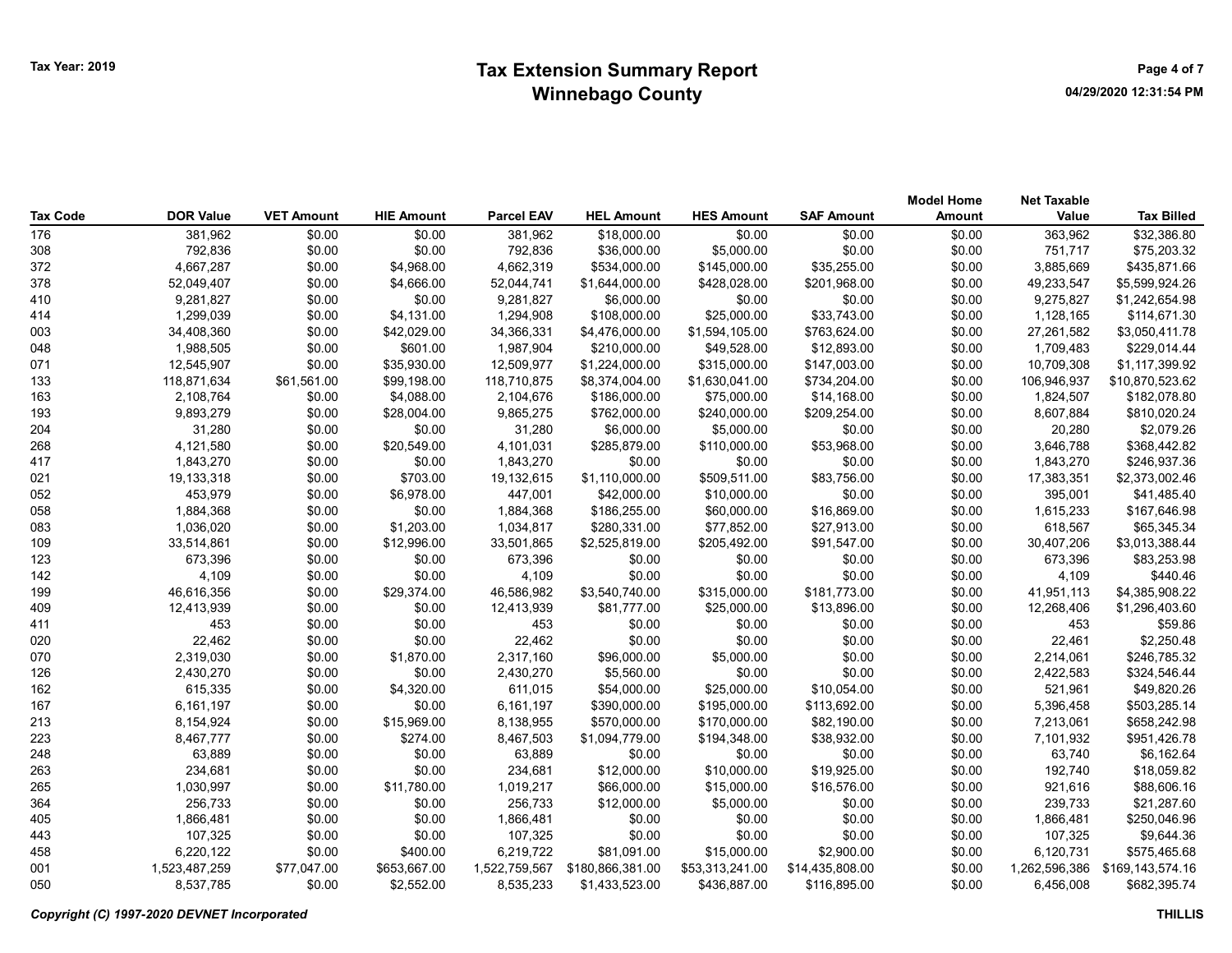# Tax Year: 2019 **Extension Summary Report Case 2018** Page 5 of 7 Winnebago County

| Tax Code | <b>DOR Value</b> | <b>VET Amount</b> | <b>HIE Amount</b> | <b>Parcel EAV</b> | <b>HEL Amount</b> | <b>HES Amount</b> | <b>SAF Amount</b> | <b>Model Home</b><br>Amount | <b>Net Taxable</b><br>Value | <b>Tax Billed</b> |
|----------|------------------|-------------------|-------------------|-------------------|-------------------|-------------------|-------------------|-----------------------------|-----------------------------|-------------------|
| 110      | 28,850,585       | \$0.00            | \$23,867.00       | 28,826,718        | \$2,970,000.00    | \$1,025,000.00    | \$338,304.00      | \$0.00                      | 24,202,956                  | \$2,534,657.20    |
| 234      | 344,396          | \$0.00            | \$0.00            | 344,396           | \$36,000.00       | \$10,000.00       | \$0.00            | \$0.00                      | 298.396                     | \$29,316.58       |
| 305      | 307,023          | \$0.00            | \$0.00            | 307,023           | \$18,000.00       | \$15,000.00       | \$0.00            | \$0.00                      | 274,023                     | \$29,443.26       |
| 315      | 69,907           | \$0.00            | \$0.00            | 69,907            | \$0.00            | \$0.00            | \$0.00            | \$0.00                      | 69,907                      | \$8,562.84        |
| 400      | 45,762           | \$0.00            | \$0.00            | 45,762            | \$0.00            | \$0.00            | \$0.00            | \$0.00                      | 45,762                      | \$6,130.60        |
| 418      | 6,647,378        | \$0.00            | \$238.00          | 6,647,140         | \$451,010.00      | \$115,128.00      | \$9,766.00        | \$0.00                      | 5,981,303                   | \$801,299.64      |
| 425      | 61,434           | \$0.00            | \$0.00            | 61,434            | \$0.00            | \$0.00            | \$0.00            | \$0.00                      | 61,434                      | \$6,772.68        |
| 456      | 5,779,601        | \$0.00            | \$0.00            | 5,779,601         | \$6,000.00        | \$0.00            | \$0.00            | \$0.00                      | 5,773,601                   | \$610,096.82      |
| 062      | 9,033,129        | \$0.00            | \$4,899.00        | 9,028,230         | \$1,356,507.00    | \$421,348.00      | \$238,082.00      | \$0.00                      | 6,946,363                   | \$736,622.04      |
| 064      | 16,719,747       | \$0.00            | \$15,600.00       | 16,704,147        | \$1,851,625.00    | \$516,493.00      | \$231,799.00      | \$0.00                      | 13,956,016                  | \$1,439,762.82    |
| 129      | 17,168,662       | \$0.00            | \$14,169.00       | 17, 154, 493      | \$2,334,000.00    | \$892,466.00      | \$365,328.00      | \$0.00                      | 13,394,203                  | \$1,516,373.10    |
| 130      | 4,673,365        | \$0.00            | \$0.00            | 4,673,365         | \$216,000.00      | \$65,000.00       | \$15,212.00       | \$0.00                      | 4,189,762                   | \$434,373.82      |
| 158      | 7,690,914        | \$0.00            | \$186.00          | 7,690,728         | \$942,000.00      | \$300,000.00      | \$134,352.00      | \$0.00                      | 6,244,342                   | \$680,896.30      |
| 175      | 47,449,033       | \$0.00            | \$34,541.00       | 47,414,492        | \$3,732,000.00    | \$490,164.00      | \$144,931.00      | \$0.00                      | 42,598,383                  | \$4,212,814.04    |
| 180      | 79,042,746       | \$0.00            | \$169,266.00      | 78,873,480        | \$5,423,572.00    | \$1,261,219.00    | \$643,520.00      | \$0.00                      | 70,725,789                  | \$6,816,274.32    |
| 309      | 6,087,749        | \$0.00            | \$5,879.00        | 6,081,870         | \$366,000.00      | \$135,000.00      | \$36,987.00       | \$0.00                      | 5,462,313                   | \$586,511.18      |
| 369      | 184,415          | \$0.00            | \$0.00            | 184,415           | \$12,000.00       | \$0.00            | \$0.00            | \$0.00                      | 112,104                     | \$11,101.66       |
| 373      | 2,179,525        | \$0.00            | \$1,263.00        | 2,178,262         | \$227,569.00      | \$15,000.00       | \$6,531.00        | \$0.00                      | 1,927,162                   | \$189,015.18      |
| 380      | 1,196,444        | \$0.00            | \$0.00            | 1,196,444         | \$174,000.00      | \$90,000.00       | \$16,007.00       | \$0.00                      | 914,437                     | \$97,447.20       |
| 392      | 31,409,759       | \$0.00            | \$0.00            | 31,409,759        | \$0.00            | \$0.00            | \$0.00            | \$0.00                      | 31,409,138                  | \$4,207,788.74    |
| 407      | 2,326,711        | \$0.00            | \$0.00            | 2,326,711         | \$488,591.00      | \$101,081.00      | \$26,238.00       | \$0.00                      | 1,655,565                   | \$221,793.18      |
| 068      | 2,536,286        | \$0.00            | \$0.00            | 2,536,286         | \$1,611.00        | \$0.00            | \$0.00            | \$0.00                      | 2,534,155                   | \$265,189.28      |
| 096      | 9,980,536        | \$0.00            | \$8,064.00        | 9,972,472         | \$1,422,000.00    | \$470,000.00      | \$178,513.00      | \$0.00                      | 7,835,225                   | \$864,430.62      |
| 124      | 8,459,448        | \$0.00            | \$7,292.00        | 8,452,156         | \$918,000.00      | \$285,000.00      | \$55,236.00       | \$0.00                      | 6,979,876                   | \$803,098.44      |
| 149      | 37,062,024       | \$0.00            | \$28,291.00       | 37,033,733        | \$3,864,000.00    | \$728,918.00      | \$296,867.00      | \$0.00                      | 31,573,109                  | \$3,353,635.92    |
| 153      | 828,638          | \$0.00            | \$0.00            | 828,638           | \$0.00            | \$0.00            | \$0.00            | \$0.00                      | 828,638                     | \$84,226.10       |
| 161      | 130,002          | \$0.00            | \$0.00            | 130,002           | \$18,000.00       | \$5,000.00        | \$0.00            | \$0.00                      | 107,002                     | \$9,449.82        |
| 181      | 161,105,782      | \$0.00            | \$299,965.00      | 160,816,605       | \$12,480,000.00   | \$3,170,000.00    | \$1,651,928.00    | \$0.00                      | 141,985,527                 | \$13,669,384.06   |
| 194      | 2,795,586        | \$0.00            | \$0.00            | 2,795,586         | \$300,000.00      | \$60,000.00       | \$8,502.00        | \$0.00                      | 2,364,057                   | \$227,339.88      |
| 202      | 53,399,030       | \$0.00            | \$150,153.00      | 53,248,877        | \$4,371,210.00    | \$1,283,178.00    | \$928,359.00      | \$0.00                      | 45,851,586                  | \$4,204,503.94    |
| 327      | 48,256           | \$0.00            | \$0.00            | 48,256            | \$0.00            | \$0.00            | \$0.00            | \$0.00                      | 48,256                      | \$5,891.32        |
| 365      | 12,417,898       | \$0.00            | \$20,496.00       | 12,397,402        | \$819,271.00      | \$193,767.00      | \$54,375.00       | \$0.00                      | 11,159,820                  | \$1,105,158.14    |
| 385      | 1,045,231        | \$0.00            | \$0.00            | 1,045,231         | \$98,127.00       | \$25,000.00       | \$4,915.00        | \$0.00                      | 893,548                     | \$96,872.32       |
| 404      | 2,293,907        | \$0.00            | \$0.00            | 2,293,907         | \$263,878.00      | \$20,000.00       | \$2,475.00        | \$0.00                      | 1,948,635                   | \$261,053.56      |
| 416      | 11,021,976       | \$0.00            | \$0.00            | 11,021,976        | \$549,666.00      | \$91,740.00       | \$48,523.00       | \$0.00                      | 10,326,047                  | \$1,019,264.50    |
| 108      | 39,656           | \$0.00            | \$0.00            | 39,656            | \$0.00            | \$0.00            | \$0.00            | \$0.00                      | 39,646                      | \$3,855.74        |
| 160      | 604,760          | \$0.00            | \$0.00            | 604,760           | \$78,000.00       | \$25,000.00       | \$6,870.00        | \$0.00                      | 494,890                     | \$48,849.70       |
| 169      | 9,431,823        | \$0.00            | \$46,460.00       | 9,385,363         | \$840,000.00      | \$370,000.00      | \$214,437.00      | \$0.00                      | 7,888,747                   | \$766,645.10      |
| 170      | 109,830          | \$0.00            | \$0.00            | 109,830           | \$0.00            | \$0.00            | \$0.00            | \$0.00                      | 109,799                     | \$10,554.00       |
| 172      | 279,056          | \$0.00            | \$0.00            | 279,056           | \$30,000.00       | \$10,000.00       | \$4,022.00        | \$0.00                      | 230,063                     | \$30,762.20       |
| 196      | 11,656           | \$0.00            | \$0.00            | 11.656            | \$0.00            | \$0.00            | \$0.00            | \$0.00                      | 11.656                      | \$1,058.48        |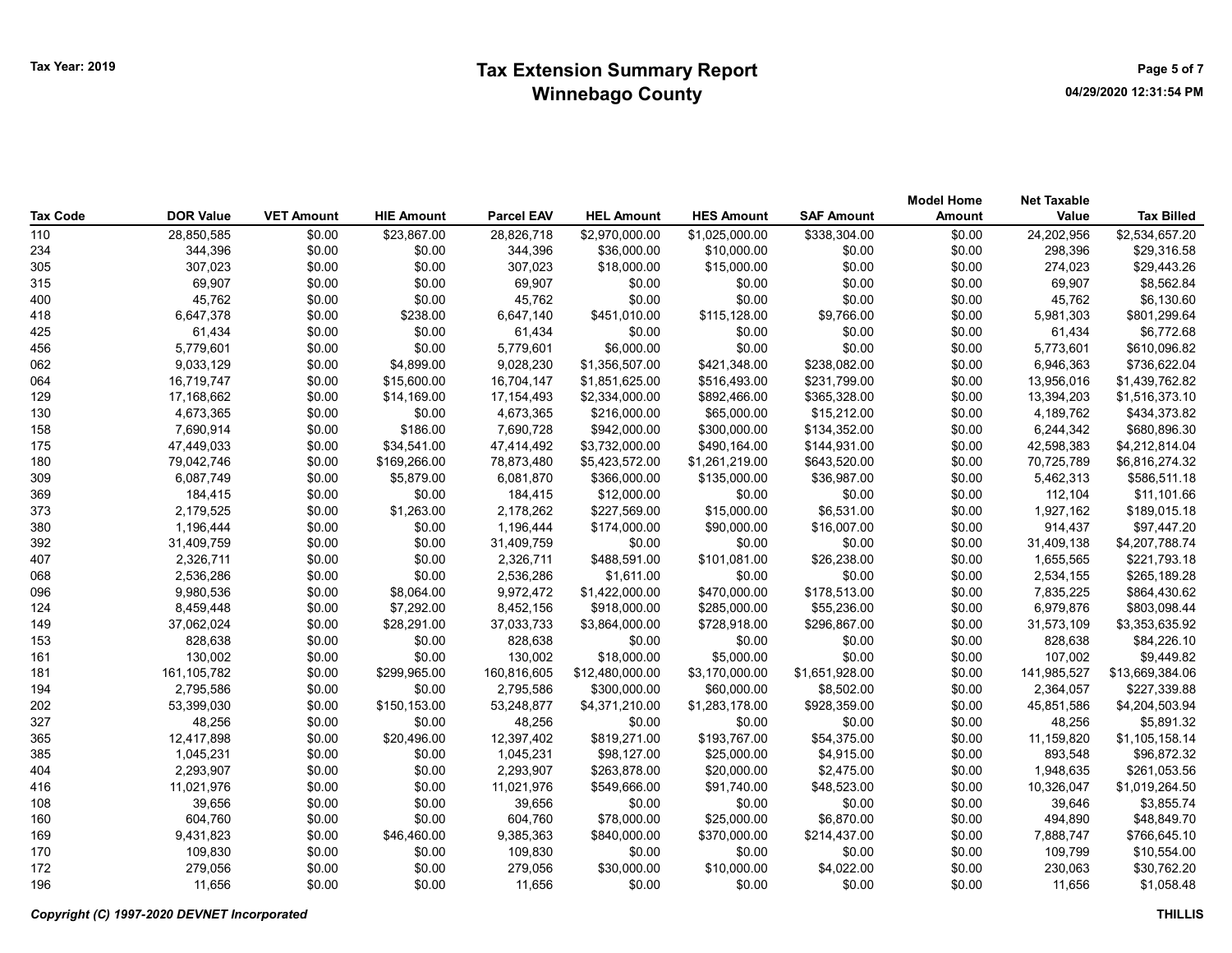# Tax Year: 2019 **Extension Summary Report Case 2018** Page 6 of 7 Winnebago County

|                 |                  |                   |                   |                   |                   |                   |                   | <b>Model Home</b> | <b>Net Taxable</b> |                   |
|-----------------|------------------|-------------------|-------------------|-------------------|-------------------|-------------------|-------------------|-------------------|--------------------|-------------------|
| <b>Tax Code</b> | <b>DOR Value</b> | <b>VET Amount</b> | <b>HIE Amount</b> | <b>Parcel EAV</b> | <b>HEL Amount</b> | <b>HES Amount</b> | <b>SAF Amount</b> | <b>Amount</b>     | Value              | <b>Tax Billed</b> |
| 201             | 20,181,491       | \$0.00            | \$6,823.00        | 20,174,668        | \$1,692,000.00    | \$165,000.00      | \$100,774.00      | \$0.00            | 18,119,863         | \$1,715,391.02    |
| 220             | 40,094,395       | \$0.00            | \$49,048.00       | 40,045,347        | \$2,678,838.00    | \$1,071,473.00    | \$372,135.00      | \$0.00            | 35,430,694         | \$3,416,979.06    |
| 229             | 2,288,467        | \$0.00            | \$3,969.00        | 2,284,498         | \$276,000.00      | \$40,000.00       | \$17,192.00       | \$0.00            | 1,943,522          | \$196,109.44      |
| 230             | 24,235,083       | \$0.00            | \$32,956.00       | 24,202,127        | \$1,864,567.00    | \$682,658.00      | \$177,657.00      | \$0.00            | 21,177,981         | \$2,071,973.86    |
| 366             | 884,886          | \$0.00            | \$1,133.00        | 883,753           | \$84,000.00       | \$25,000.00       | \$42,302.00       | \$0.00            | 700,062            | \$71,312.64       |
| 391             | 1,325,513        | \$0.00            | \$0.00            | 1,325,513         | \$90,000.00       | \$5,000.00        | \$2,819.00        | \$0.00            | 1,227,694          | \$164,470.70      |
| 427             | 15,222           | \$0.00            | \$0.00            | 15,222            | \$0.00            | \$0.00            | \$0.00            | \$0.00            | 15,222             | \$1,525.18        |
| 441             | 532,627          | \$0.00            | \$0.00            | 532,627           | \$42,000.00       | \$10,000.00       | \$2,803.00        | \$0.00            | 475,680            | \$47,564.28       |
| 036             | 14,263,201       | \$0.00            | \$6,118.00        | 14,257,083        | \$1,116,000.00    | \$514,850.00      | \$215,675.00      | \$0.00            | 12,378,164         | \$1,635,392.18    |
| 063             | 2,605,439        | \$0.00            | \$1,453.00        | 2,603,986         | \$306,000.00      | \$115,000.00      | \$38,219.00       | \$0.00            | 2,142,767          | \$224,918.06      |
| 082             | 97,186           | \$0.00            | \$0.00            | 97,186            | \$0.00            | \$0.00            | \$0.00            | \$0.00            | 97,186             | \$13,019.76       |
| 118             | 8,939,217        | \$0.00            | \$0.00            | 8,939,217         | \$0.00            | \$0.00            | \$0.00            | \$0.00            | 8,939,217          | \$908,617.84      |
| 128             | 2,387,270        | \$0.00            | \$0.00            | 2,387,270         | \$372,000.00      | \$120,658.00      | \$56,939.00       | \$0.00            | 1,778,609          | \$194,669.22      |
| 155             | 9,711,947        | \$0.00            | \$18,298.00       | 9,693,649         | \$1,061,935.00    | \$381,507.00      | \$207,597.00      | \$0.00            | 7,969,408          | \$763,207.58      |
| 329             | 1,987,561        | \$0.00            | \$1,001.00        | 1,986,560         | \$132,000.00      | \$50,000.00       | \$26,518.00       | \$0.00            | 1,778,042          | \$175,777.40      |
| 351             | 930,010          | \$0.00            | \$1,323.00        | 928,687           | \$84,000.00       | \$20,000.00       | \$7,629.00        | \$0.00            | 741,200            | \$62,858.32       |
| 374             | 1,612,150        | \$0.00            | \$0.00            | 1,612,150         | \$72,000.00       | \$20,000.00       | \$8,628.00        | \$0.00            | 1,511,504          | \$169,128.42      |
| 393             | 486,862          | \$0.00            | \$0.00            | 486,862           | \$48,000.00       | \$15,000.00       | \$15,352.00       | \$0.00            | 408,510            | \$40,847.80       |
| 408             | 360,334          | \$0.00            | \$0.00            | 360,334           | \$6,000.00        | \$0.00            | \$0.00            | \$0.00            | 342,221            | \$45,846.44       |
| 002             | 127,262,302      | \$27,029.00       | \$75,313.00       | 127,159,960       | \$16,019,221.00   | \$4,359,001.00    | \$1,985,688.00    | \$0.00            | 104,196,935        | \$11,010,509.38   |
| 051             | 11,587,675       | \$0.00            | \$15,203.00       | 11,572,472        | \$1,506,000.00    | \$516,041.00      | \$163,926.00      | \$0.00            | 9,247,680          | \$960,382.52      |
| 134             | 11,933           | \$0.00            | \$0.00            | 11,933            | \$0.00            | \$0.00            | \$0.00            | \$0.00            | 11,933             | \$1,102.66        |
| 137             | 62,786,905       | \$0.00            | \$51,201.00       | 62,735,704        | \$7,889,221.00    | \$2,511,616.00    | \$1,024,809.00    | \$0.00            | 50,254,672         | \$5,015,223.38    |
| 140             | 59,339           | \$0.00            | \$0.00            | 59,339            | \$6,000.00        | \$0.00            | \$0.00            | \$0.00            | 53,339             | \$4,875.62        |
| 171             | 159,457          | \$0.00            | \$0.00            | 159,457           | \$18,000.00       | \$0.00            | \$0.00            | \$0.00            | 139,311            | \$14,830.38       |
| 281             | 50,457,142       | \$0.00            | \$163,974.00      | 50,293,168        | \$4,096,178.00    | \$1,040,720.00    | \$200,226.00      | \$0.00            | 44,376,743         | \$4,550,973.72    |
| 347             | 452,718          | \$0.00            | \$0.00            | 452,718           | \$0.00            | \$0.00            | \$0.00            | \$0.00            | 452,718            | \$42,743.68       |
| 379             | 963,948          | \$0.00            | \$0.00            | 963,948           | \$108,252.00      | \$33,976.00       | \$2,595.00        | \$0.00            | 819,125            | \$78,826.64       |
| 406             | 410,441          | \$0.00            | \$0.00            | 410,441           | \$84,000.00       | \$0.00            | \$0.00            | \$0.00            | 322,441            | \$43,196.56       |
| 426             | 3,125,297        | \$0.00            | \$0.00            | 3,125,297         | \$0.00            | \$0.00            | \$0.00            | \$0.00            | 3,125,297          | \$322,302.64      |
| 440             | 8,872,212        | \$0.00            | \$0.00            | 8,872,212         | \$0.00            | \$0.00            | \$0.00            | \$0.00            | 8,872,212          | \$912,746.58      |
| 014             | 2,727,836        | \$0.00            | \$283.00          | 2,727,553         | \$137,391.00      | \$25,396.00       | \$2,960.00        | \$0.00            | 2,559,574          | \$342,898.98      |
| 044             | 15,690           | \$0.00            | \$0.00            | 15,690            | \$0.00            | \$0.00            | \$0.00            | \$0.00            | 15,690             | \$1,589.06        |
| 066             | 15,831,886       | \$0.00            | \$20,326.00       | 15,811,560        | \$2,281,548.00    | \$641,047.00      | \$335,389.00      | \$0.00            | 12,392,860         | \$1,301,402.98    |
| 078             | 347,367          | \$0.00            | \$0.00            | 347,367           | \$36,000.00       | \$10,000.00       | \$0.00            | \$0.00            | 301,367            | \$29,875.74       |
| 091             | 10,877,983       | \$0.00            | \$35,718.00       | 10,842,265        | \$945,000.00      | \$285,000.00      | \$81,862.00       | \$0.00            | 9,436,746          | \$786,082.24      |
| 112             | 10,645,361       | \$0.00            | \$0.00            | 10,645,361        | \$390,000.00      | \$85,000.00       | \$49,779.00       | \$0.00            | 10,082,121         | \$1,259,761.42    |
| 113             | 12,342,140       | \$0.00            | \$3,450.00        | 12,338,690        | \$1,716,000.00    | \$685,000.00      | \$219,332.00      | \$0.00            | 9,697,858          | \$1,115,827.44    |
| 197             | 125,807,484      | \$146,294.00      | \$200,202.00      | 125,460,988       | \$10,758,731.00   | \$2,924,795.00    | \$1,596,864.00    | \$0.00            | 109,046,244        | \$10,700,174.24   |
| 200             | 2,000,034        | \$0.00            | \$0.00            | 2,000,034         | \$156,000.00      | \$35,000.00       | \$2,432.00        | \$0.00            | 1,806,602          | \$182,443.48      |
| 247             | 7,898,904        | \$0.00            | \$5,450.00        | 7,893,454         | \$665,408.00      | \$205,000.00      | \$175,053.00      | \$0.00            | 6,753,801          | \$604,797.22      |